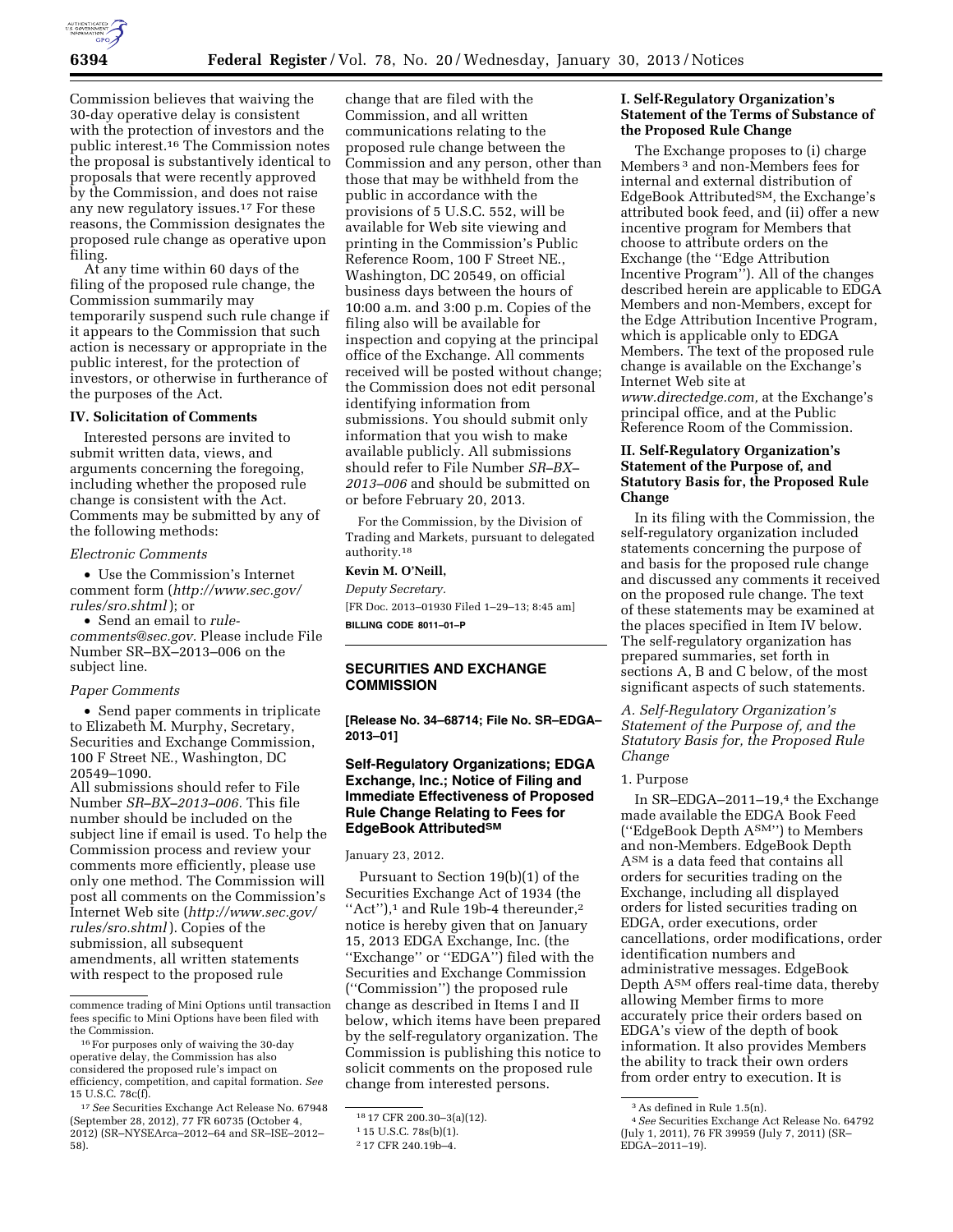available in both unicast and multicast formats.

In SR-EDGA-2012-15,<sup>5</sup> the Exchange modified the EDGA fee schedule by codifying the fees associated with the receipt of EdgeBook Depth ASM. In SR– EDGA–2012–34,6 the Exchange amended Rule 11.5, entitled ''Orders and Modifiers'', to allow for the use of Attributable Orders 7 submitted to the Exchange on EdgeBook Depth ASM, namely EdgeBook Attributed<sup>SM</sup>, without charge. EdgeBook Attributed<sup>SM</sup> allows Members and non-Members of the Exchange (collectively referred to as ''Recipients'') the option to view the market participant identifier (''MPID'') of Members of the Exchange who choose to display their MPID(s) on EdgeBook Depth A<sup>SM</sup> on an order-by-order basis through the use of Attributable Orders.

Upon the Exchange's initial offering of EdgeBook Attributed<sup>SM</sup>, such service was provided at no cost. In SR–EDGA– 2012–34, the Exchange stated that ''[s]hould EDGA determine to charge fees associated with EdgeBook AttributedSM, EDGA will submit a proposed rule change to the [Securities and Exchange] Commission in order to implement those fees.'' 8 This proposal is designed to implement fees for the receipt of EdgeBook AttributedSM and introduce the Edge Attribution Incentive Program.

The proposed rule change to the EDGA fee schedule codifies such a fee associated with the receipt of EdgeBook AttributedSM. Such fees are in addition to the current fees assessed for EdgeBook Depth ASM for both Internal and External Distributors.9 The amount of the monthly fees for EdgeBook Attributed<sup>SM</sup> would depend on whether the distributor is an ''Internal Distributor'' or ''External Distributor.'' Internal Distributors are proposed to be charged \$2,500 per month for EdgeBook Attributed<sup>SM</sup> and External Distributors are proposed to be charged \$5,000 per

6*See* Securities Exchange Act Release No. 67553 (Aug. 1, 2012), 77 FR 47150 (Aug. 7, 2012) (SR– EDGA–2012–34).

8*See* Securities Exchange Act Release No. 67553 (Aug. 1, 2012), 77 FR 47150, 47151 (Aug. 7, 2012) (SR–EDGA–2012–34).

month for EdgeBook Attributed<sup>SM</sup>. The fee paid by an External Distributor includes the Internal Distributor Fee and thus allows an External Distributor to provide data both internally (*i.e.,* to users within their own organization) and externally (to users outside their own organization). Additionally, Distributors will only pay one distributor fee, regardless of the number of locations or users to which the feed is received or distributed. Finally, Distributors will not be charged user fees for receiving EdgeBook AttributedSM.

The Exchange also proposes to adopt an Edge Attribution Incentive Program to encourage Members to utilize Attributable Orders to convey their identity on EdgeBook Attributed<sup>SM</sup> by providing Members with an opportunity to be rewarded for providing their valuable data to the Exchange. In particular, the Edge Attribution Incentive Program would provide a payment to Members who enter Attributable Orders into the Exchange's System 10 in at least 100 symbols over 10 consecutive trading days over the course of a month. Each month the Exchange would set aside 25% of the revenue generated in connection with fees received from EdgeBook AttributedSM, as described above (the ''Revenue Allotment''). From the Revenue Allotment, the Exchange would provide a payment to eligible Members who qualified for the Edge Attribution Incentive Program based on the percentage of executed share volume from their Attributable Orders entered into the Exchange's System. For example, if a Member qualifies for the Edge Attribution Incentive Program and that Member's Attributable Orders accounted for 10% of all executed shares from Attributable Orders entered into the Exchange's System for that month, such Member would receive 10% of the Revenue Allotment. The remaining 90% of the funds in the Revenue Allotment would be distributed as payments to other Members that met the requirements of the Edge Attribution Incentive Program based on their respective executed share of volume from Attributable Orders entered into the Exchange's System. In addition, a Member is not required to purchase EdgeBook AttributedSM in order to receive payment under the Edge Attribution Incentive Program.

The Exchange intends to implement the proposed rule change on or about February 1, 2013.

## 2. Statutory Basis

The Exchange believes that the proposed rule change to the EDGA fee schedule for EdgeBook Attributed<sup>SM</sup> is consistent with the objectives of Section 6 of the Securities Exchange Act of 1934 (the ''Act''),11 in general, and furthers the objectives of Section  $6(b)(4)^{12}$  in particular, as it is designed to provide for the equitable allocation of reasonable dues, fees and other charges among its members and issuers and other persons using any facility or system which the Exchange operates or controls. The fees are not unreasonably discriminatory and are equitably allocated. The fees for Members and non-Members are uniform except with respect to reasonable distinctions with respect to internal and external distribution.<sup>13</sup> The Exchange proposes charging External Distributors more than Internal Distributors because of higher administrative costs associated with monitoring External Distributors ongoing reporting, as provided in the Direct Edge Data Vendor Agreement and market data requirements referenced therein.

The fees are fair and reasonable because they compare favorably to fees that other markets charge for similar products.14 For example, NASDAQ's depth of book data feed, the NASDAQ TotalView ITCH (''TotalView''), features all displayed quotes and orders attributed to specific market participants.15 TotalView provides

<sup>11</sup> 15 U.S.C. 78s(b)(1)<br><sup>12</sup> 15 U.S.C. 78f(b)(4).<br><sup>13</sup>The Exchange notes that distinctions based on external versus internal distribution have been previously filed with the Commission by the Exchange, NASDAQ Exchange, NASDAQ OMX BX, and NASDAQ OMX PSX. *See* Securities and Exchange Act Release No. 66863 (Apr. 26, 2012), 77 FR 26059 (May 2, 2012) (SR–EDGA–2012–15). See also Nasdaq Rule 7019(b). *See also* Securities Exchange Act Release No. 62876 (September 9, 2010), 75 FR 56624 (September 16, 2010) (SR-Phlx-2010–120). *See also* Securities Exchange Act Release No. 62907 (September 14, 2010), 75 FR 57314 (September 20, 2010) (SR–NASDAQ–2010– 110). *See also* Securities Exchange Act Release No. 63442 (December 6, 2010), 75 FR 77029 (December 10, 2010) (SR–BX–2010–081).

14Other exchanges offer a version of their book feed with member order attribution. *See, e.g.,*  BATS, Market Data Products, Multicast PITCH, *[http://www.batstrading.com/market](http://www.batstrading.com/market_data/products/)*\_*data/products/*  (describing BATS Multicast PITCH, which provides depth of book quotations and execution information while providing optional attribution functionality); Securities Exchange Act Release No. 63291 (Nov. 9, 2010), 75 FR 70311 (Nov. 17, 2010) (SR–NYSEArca-2010–97) (describing NYSE Arcabook, which includes, among other things, displays of attributed orders by market makers and ETP holders); Securities Exchange Act Release No. 46521 (Sept. 20, 2002), 76 FR 61179 (Sept. 27, 2002) (SR–NASD– 2002–33) (describing NASDAQ TotalView data feed, which includes, among other things, displays of attributed quotes and orders).

 $^{\rm 15}\,$  Total<br>View features both attributed and nonattributed feeds. *See* Securities Exchange Act Continued

<sup>5</sup>*See* Securities and Exchange Release No. 66863 (Apr. 26, 2012), 77 FR 26059 (May 2, 2012) (SR– EDGA–2012–15). The current fees for EDGA Book Feed (now called EdgeBook Depth ASM) are \$500/ month for internal distribution and \$2,500/month for external distribution. The proposed rule filing does not impact the current EdgeBook Depth ASM fees with regard to the non-attributed book feed.

<sup>7</sup>*See* EDGA Rule 11.5(c)(18).

<sup>9</sup>A ''Distributor'' of Exchange data is any entity that receives EdgeBook Depth ASM directly from the Exchange or indirectly through another entity and then distributes such data either internally (within that entity) (''Internal Distributor'') or externally (outside that entity) ("External Distributor"). <sup>10</sup> As defined in Rule 1.5(cc).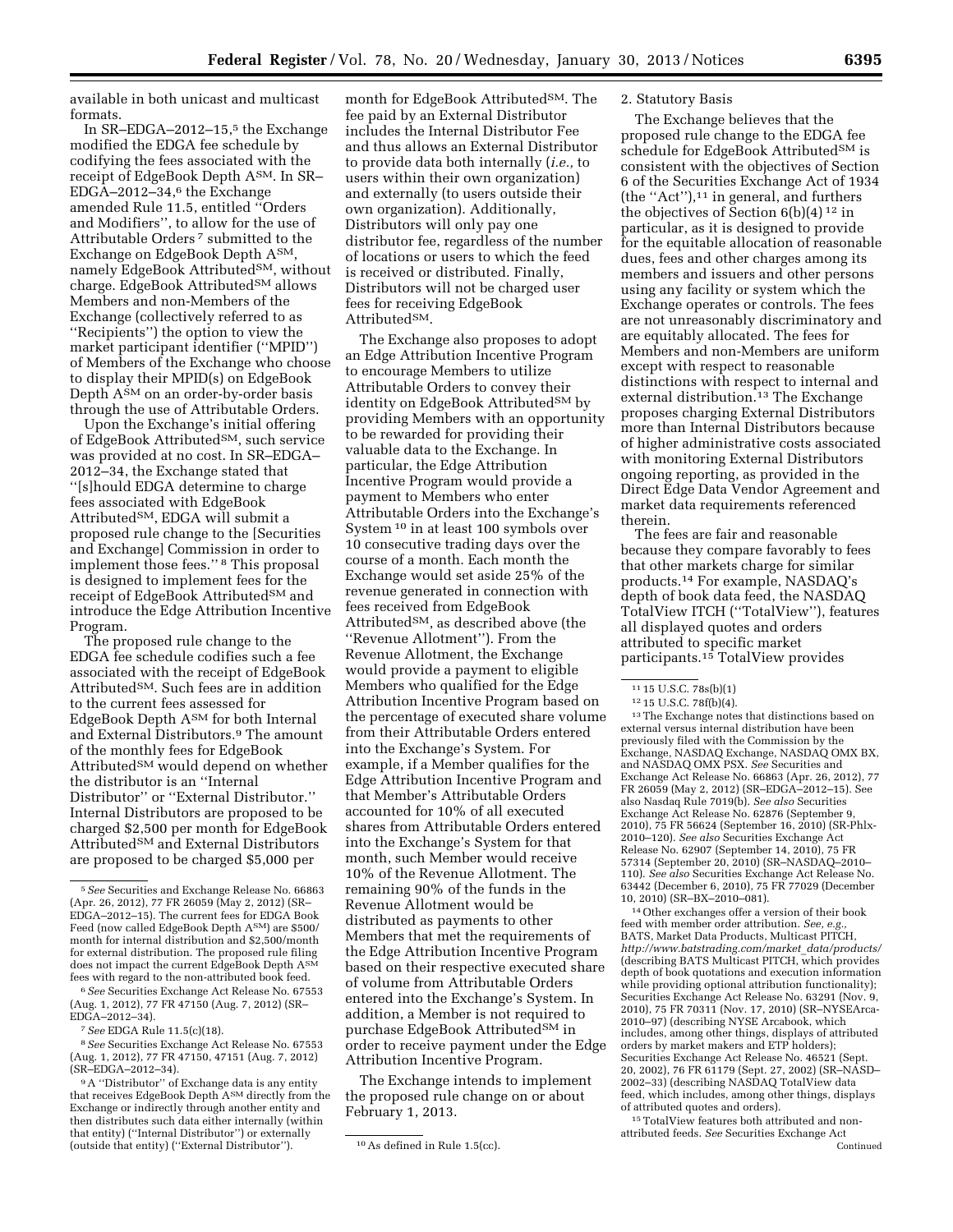market participants with multiple and varied services in a single feed.16 While the cost of TotalView varies by number of subscribers and the specific type of access, each fee provides the entire TotalView book feed, inclusive of all services and features, including attribution of orders. Conversely, EdgeBook AttributedSM is unlike other market data products such as TotalView. Members and non-Members who subscribe to EdgeBook Attributed<sup>SM</sup> must also subscribe to EdgeBook Depth. However, Members and non-Members who subscribe to EdgeBook Depth ASM are not obligated to purchase or subscribe to EdgeBook AttributedSM. Thus, the Exchange differentiates its pricing accordingly. The Exchange intends to charge a single, flat rate for EdgeBook Attributed<sup>SM</sup> as it views it as an optional, a la carte feature which enhances the value and scope of information on EdgeBook Depth ASM. Therefore, the pricing of EdgeBook Attributed<sup>SM</sup> will necessarily and understandably differ from market data products such as TotalView, which offer bundled pricing for the entire book feed, instead of a la carte pricing for specific features.17 In addition, the fees are fair and reasonable because competition provides an effective constraint on the market data fees that the Exchange has the ability and incentive to charge for its market data products.

The revenue generated from purchases of EdgeBook Attributed<sup>SM</sup> will pay for the development, marketing, technical infrastructure and operating costs of an important tool for Recipients to use for purposes such as analysis and intake of additional information to assist them in their ultimate trading decisions. Profits generated above these costs will help offset the costs that the Exchange incurs in operating and regulating a highly efficient and reliable platform for the trading of U.S. equities. Furthermore, the increased revenue stream from

16*See* NASADAQ, NASDAQ TotalView-ITCH, *[http://www.nasdaqtrader.com/](http://www.nasdaqtrader.com/trader.aspx?id=totalview)  [trader.aspx?id=totalview](http://www.nasdaqtrader.com/trader.aspx?id=totalview)* (describing services and

<sup>17</sup> For example, TotalView is priced at a monthly fee of \$70 per professional or corporate subscriber and \$14 per non-professional subscriber for coverage of NASDAQ issued securities, and \$6 per professional or corporate subscriber and \$1 per nonprofessional subscriber for coverage of NYSE and Amex issued securities. *See* NASDAQ, NASDAQ TotalView-ITCH, *[http://www.nasdaqtrader.com/](http://www.nasdaqtrader.com/trader.aspx?id=totalview) [trader.aspx?id=totalview.](http://www.nasdaqtrader.com/trader.aspx?id=totalview)* 

 $EdgeBook$  Attributed<sup>SM</sup> will allow the Exchange to continue to offer it at a reasonable rate, consistent with fees that other markets charge for similar products.

The Exchange believes that Members will recognize the value of EdgeBook Attributed<sup>SM</sup> and that the increased transparency of liquidity on EdgeBook Attributed<sup>SM</sup> will beget additional liquidity. As a result, the Exchange believes that increased value in the data disseminated helps Exchange members hone in on trading opportunities by better understanding the quality and transparency of the Exchange's quote quality. This will, in turn, help to enhance the overall execution quality on the Exchange.

The Exchange also believes that the proposed fees for EdgeBook Attributed<sup>SM</sup> are consistent with Section  $6(b)(5)$  of the Act,<sup>18</sup> which requires, among other things, that the Exchange's rules not be designed to unfairly discriminate between customers, issuers, brokers or dealers. The Exchange makes all services and products subject to these fees available on a non-discriminatory basis to similarly situated Recipients because the service is purely optional and fees charged for EdgeBook Attributed<sup>SM</sup> will apply uniformly to all Recipients, irrespective of whether the Recipient is a Member of the Exchange. Purchase of the Service is not a prerequisite for participation on the Exchange, nor is membership to the Exchange a prerequisite to purchase the Service. Only those Recipients that deem the product to be of sufficient overall value and usefulness will purchase it.

In addition, the proposed fees are also consistent with Section 6(b)(5) of the Act 19 as it is designed to prevent fraudulent and manipulative acts and practices, to promote just and equitable principles of trade, to foster cooperation and coordination with persons engaged in regulating, clearing, settling, processing information with respect to and facilitating transactions in securities, to remove impediments to and perfect the mechanism of a free and open market and a national market system, and, in general, to protect investors and the public interest. EDGA believes that this proposal is in keeping with those principles as it will benefit all Recipients by: (i) promoting transparency through the codification of uniform fees for EdgeBook Attributed<sup>SM</sup>; and (ii) providing additional information regarding quotations displayed on the Exchange

by various Members, which may aid Recipients in their trading decisions. Specifically, any Member that wishes to publicly disclose their identity (through their MPID) by using Attributable Orders will be permitted to do so, and such Attributable Orders will be analogous to the orders or quotations that these same Members provide in other contexts (*e.g.,* on the floor of a floor-based stock exchange or in the over-the-counter market through direct interaction). In addition, the Exchange believes that EdgeBook Attributed<sup>SM</sup> furthers the objectives of Section 6(b)(5) of the Act 20 by promoting increased quote transparency as Members are encouraged to utilize Attributable Orders through the Edge Attribution Incentive Program. The increased use of Attributable Orders by Members would provide additional, useful information regarding orders/quotations displayed on the Exchange, including information on the identity of contra-parties to transactions. The Exchange believes that this enhanced information would aid Recipients of EdgeBook AttributedSM in their trading decisions. In addition, EDGA has made a voluntary decision to make EdgeBook Attributed<sup>SM</sup> available. EDGA is not required by the Act in the first instance to make the data available. EDGA has chosen to make EdgeBook Attributed<sup>SM</sup> available to improve market quality, attract order flow, and increase transparency. It will continue to make such data available until such time as it changes its rule.

The Exchange also believes that the proposal is consistent with the goals of Regulation NMS.21 In adopting Regulation NMS, the Commission granted self-regulatory organizations and broker-dealers increased authority and flexibility to offer new and unique market data services to the public. The Commission believed this authority would expand the amount of data available to market participants, and also spur innovation and competition for the provision of market data. EdgeBook Attributed<sup>SM</sup> appears to be precisely the sort of market data service that the Commission envisioned when it adopted Regulation NMS.22 EdgeBook

Release No. 46521 (Sept. 20, 2002), 76 FR 61179 (Sept. 27, 2002) (SR–NASD–2002–33). NYSE ArcaBook features an attributed feed at a fee of \$750 per month, in addition to separate fees for professional and non-professional subscribers ranging from \$0–15 per month. *See* NYSE Technologies, Market Data, NYSE ArcaBook, *[http://www.nyxdata.com/arcabook.](http://www.nyxdata.com/arcabook)* 

<sup>18</sup> 15 U.S.C. 78f(b)(5).

<sup>19</sup> 15 U.S.C. 78f(b)(5).

<sup>20</sup> 15 U.S.C. 78f(b)(5).

<sup>21</sup>*See* Securities Exchange Act Release No. 51808 (June 9, 2006), 70 FR 37496 (June 29, 2005) (sic).

<sup>22</sup>*See* Securities and Exchange Act Release No. 51808 (June 9, 2005), 70 FR 37496, 37597 (June 29, 2005) (''[E]fficiency is promoted when brokerdealers who do not need the data beyond the prices, sizes, market center identifications of the NBBO and consolidated last sale information are not required to receive (and pay for) such data. The Commission also believes that efficiency is promoted when broker-dealers may choose to receive (and pay for) additional market data based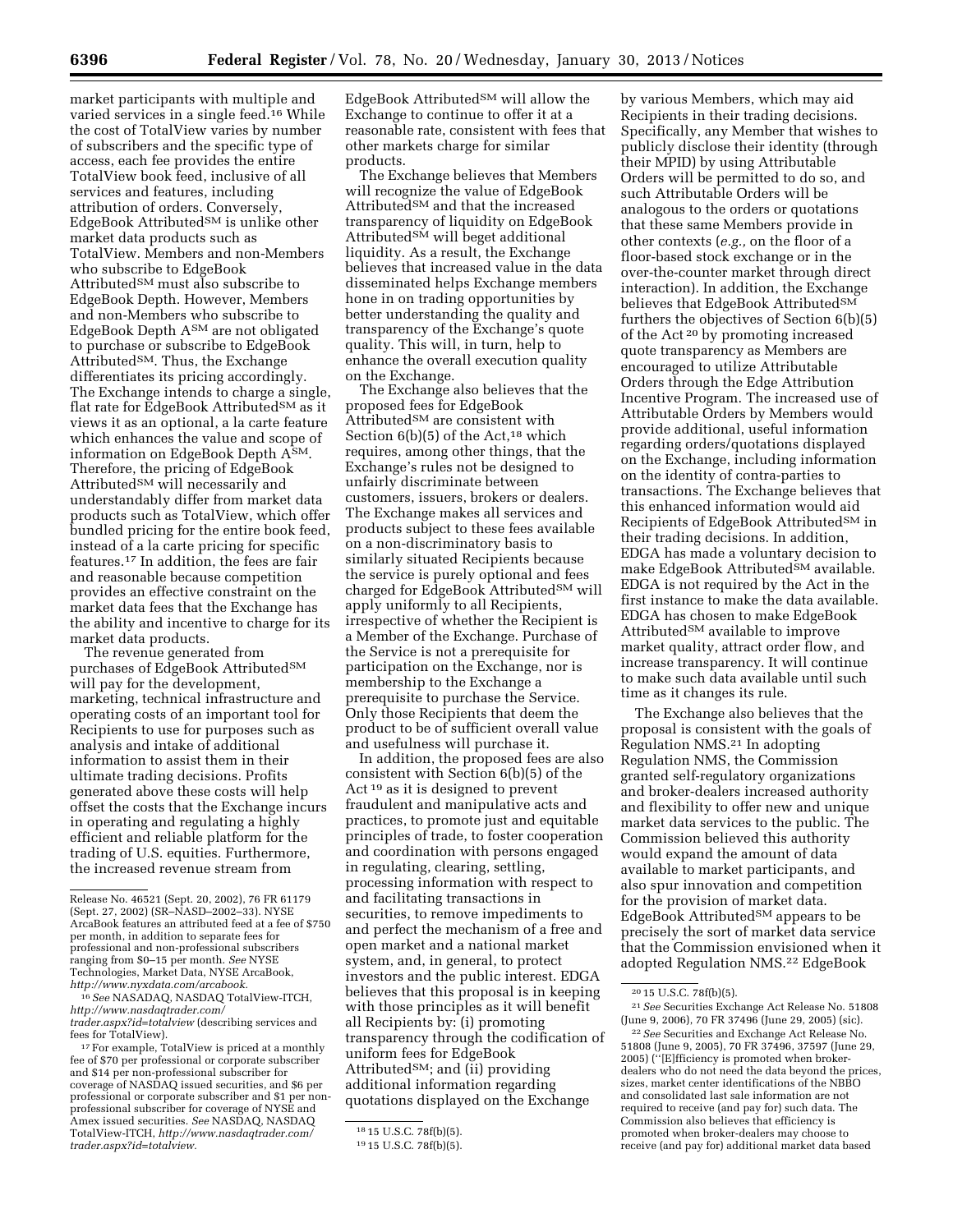Attributed<sup>SM</sup> will allow Recipients to purchase a service that will provide them a means to view the MPID of certain Members who choose to use Attributable Orders while at the same time enabling the Exchange to better cover its infrastructure costs and to improve its market technology and services. Efficiency is promoted when Members who do not need the EDGA Book Feed data are not required to receive (and pay for) such data. The Exchange also believes that efficiency is promoted when Members may choose to receive (and pay for) additional market data based on their own internal analysis of the need for such data. Competition is promoted as the Exchange cannot set unreasonable fees without losing business to its competitors.23

Additionally, the Exchange believes that the Edge Attribution Incentive Program furthers the objectives of Section  $6(b)(4)^{24}$  in particular, as it is designed to provide for the equitable allocation of reasonable dues, fees and other charges among members and issuers and other persons using any facility or system which the Exchange operates or controls. The Edge Attribution Incentive Program encourages Members to utilize Attributable Orders to convey their identity on EdgeBook AttributedSM. It represents a reasonable and equitable approach in that it financially rewards those Members that provide their valuable data to the Exchange and thereby help to contribute to the overall quality of EdgeBook AttributedSM as a data feed.

The Exchange believes that the Edge Attribution Incentive Program is also equitable and reasonable because it will attract additional order flow from Members motivated to receive the incentive offered, thereby enhancing the quality of the data on EdgeBook Depth ASM. Attributable Orders, similar to all market data, provide Members with valuable trading information and provide increased transparency to investors. The Exchange believes that such increased transparency will lead to additional order flow and increased opportunities for price discovery by Members. Specifically, the Exchange believes that the Edge Attribution Incentive Program will also increase order flow as Members will be motivated to receive the incentive offered under the Edge Attribution

Incentive Program, and contra-side parties will look to execute against Members that are attributing their orders. For example, Market Makers 25 may want to utilize Attributable Orders to advertise the names of the securities they trade in to attract potential issuers or to advertise to the market that they maintain an inventory in particular securities. Similarly, retail brokerage firms may desire to utilize Attributable Orders to advertise their firm names with the intent to draw in contra-parties to trade against and thus bolster execution quality, price discovery, and resulting speed of execution for their clients. The associated potential rise in order volume would increase the potential revenue to the Exchange, allowing the Exchange to spread its administrative and infrastructure costs over a greater number of shares. These lower per share costs in turn would allow the Exchange to pass on such savings to Members in the form of such an incentive. The increased liquidity would also benefit investors by deepening EDGA's liquidity pool, allowing investors to enjoy cost savings as a result of obtaining better execution quality, supporting the quality of price discovery, promoting market transparency and improving investor protection.

The incentive is similar to other volume-based rebates on the Exchange, which have been widely adopted in the cash equities markets.26 The Exchange believes the Edge Attribution Incentive Program, which is similar to other volume-based rebates on the Exchange's fee schedule, is equitable because it is available and uniformly applied to all Members. The Edge Attribution Incentive Program also provides discounts that are reasonably related to the value of an exchange's market quality associated with higher levels of market activity, such as higher levels of liquidity provision and introduction of higher volumes of orders into the price and volume discovery processes.

The Exchange believes that the Edge Attribution Incentive Program is consistent with Section 6(b)(5) of the Act,<sup>27</sup> which requires, among other things, that the Exchange's rules not be designed to unfairly discriminate between customers, issuers, brokers or dealers. The Exchange believes that the Edge Attribution Incentive Program is equitable because participation in the

Edge Attribution Incentive Program is purely optional. Only those Members that deem the Edge Attribution Incentive Program to be of sufficient overall value and usefulness will participate. Moreover, the requirements necessary to qualify for payments received under the Edge Attribution Incentive Program (at least 100 symbols over 10 consecutive trading days over the course of a month) are equitable and do not unfairly discriminate between Members who choose to attribute, as the payments will be offered uniformly to all Members who meet such requirements. Such requirements provide a clear benchmark by identifying a threshold that is not unreasonably difficult for a meaningful and consistent attributor to achieve. As Attributable Orders contain valuable trading information to the Exchange, the Edge Attribution Incentive Program is not unfairly discriminatory in its design to allocate the Revenue Allotment to Members who attribute in proportion to the executed share volume from such Member's Attributable Orders entered into the Exchange's System. Such data is also valuable to Members and non-Members who use the additional information for various purposes. For example, certain Recipient brokerdealers may use the data to aid their trading decisions, while Recipient smart routers may use the data to aid in building their own consolidated ticker plant. Such information enhances a Recipient's trading decisions as the transparency of knowing the identity of the potential counterparty may provide a Recipient with additional information regarding the reliability and quality of the attributed quote.

Lastly, the Exchange believes that the Edge Attribution Incentive Program furthers the objectives of Section 6(b)(5) of the Act 28 by promoting increased quote transparency on EdgeBook  $\tilde{A}$ ttributed<sup>SM</sup> as Members are encouraged to utilize Attributable Orders. The increased use of Attributable Orders by Members would increase transparency by providing additional, useful information regarding orders/quotations displayed on the Exchange, including information on the identity of contra-parties to transactions. The Exchange believes that this enhanced information would aid Recipients of EdgeBook Attributed SM in their trading decisions.

## *B. Self-Regulatory Organization's Statement on Burden on Competition*

The Exchange does not believe that the proposed rule change will result in

on their own internal analysis of the need for such data.''). 23*See infra* discussion in section on ''Self-

Regulatory Organization's Statement on Burden on Competition.'' 24 15 U.S.C. 78f(b)(4).

<sup>25</sup>As defined in Rule 1.5(l).

<sup>26</sup>EDGA allows Members to utilize volume-based tiers, as described in Footnotes 2 and 4, among others, to the EDGA Fee Schedule. *See, e.g.,* EDGA Fee Schedule, *[https://www.directedge.com/](https://www.directedge.com/Membership/FeeSchedule/EDGAFeeSchedule.aspx) [Membership/FeeSchedule/EDGAFeeSchedule.aspx.](https://www.directedge.com/Membership/FeeSchedule/EDGAFeeSchedule.aspx)*  27 15 U.S.C. 78f(b)(5). 28 15 U.S.C. 78f(b)(5).